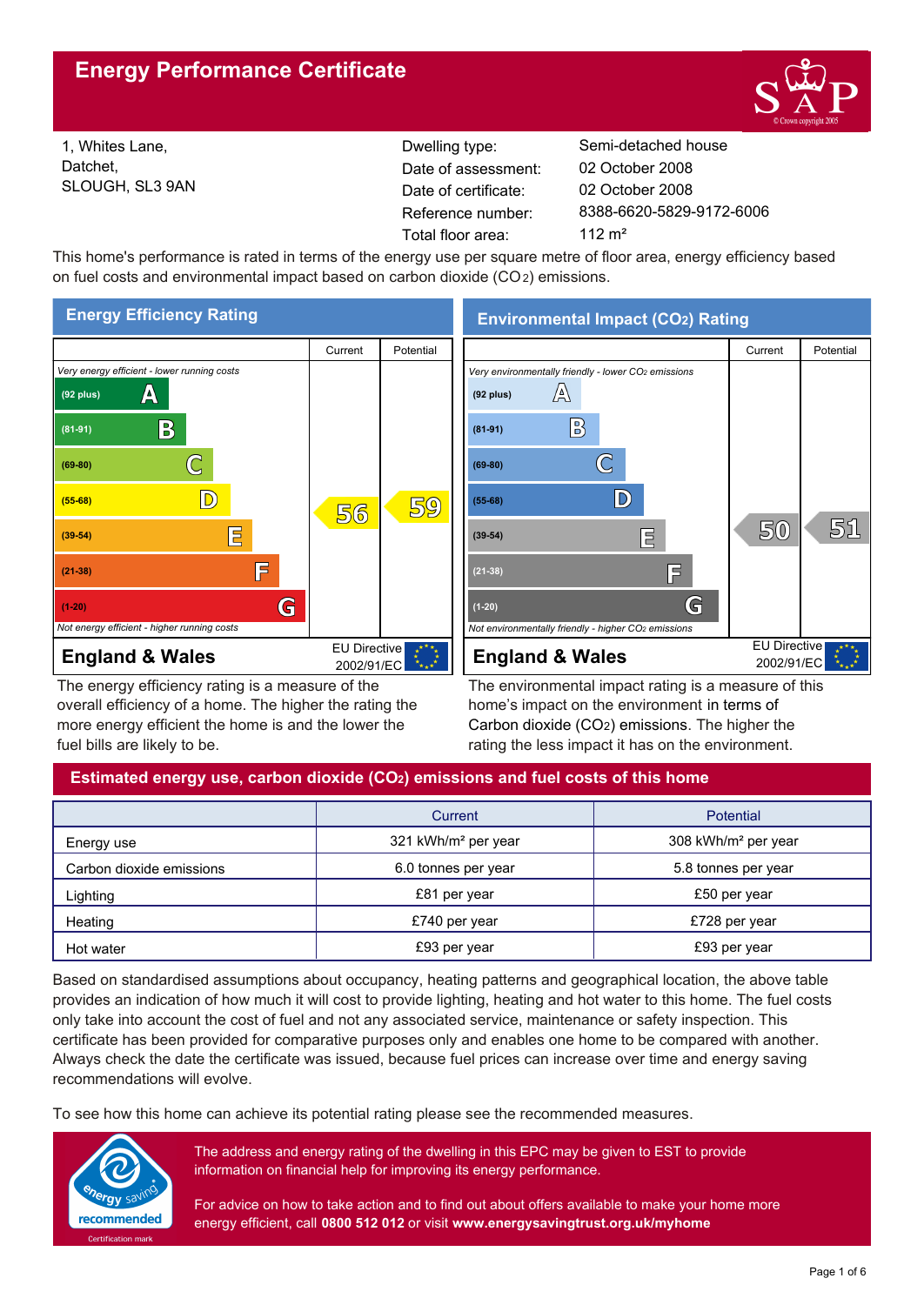## **About this document**

The Energy Performance Certificate for this dwelling was produced following an energy assessment undertaken by a qualified assessor, accredited by Elmhurst Energy Systems, to a scheme authorised by the Government. This certificate was produced using the RdSAP 2005 assessment methodology and has been produced under the Energy Performance of Buildings (Certificates and Inspections) (England and Wales) Regulations 2007 as amended. A copy of the certificate has been lodged on a national register.

| Assessor's accreditation number: | EES/005527                                     |
|----------------------------------|------------------------------------------------|
| Assessor's name:                 | Kate Murray                                    |
| Company name/trading name:       | Kate Woolger                                   |
| Address:                         | 15 Barnway, Englefield Green, Surrey, TW20 0QY |
| Phone number:                    | 01753 775588                                   |
| Fax number:                      | 01753 775585                                   |
| E-mail address:                  | kate@murraymanagement.co.uk                    |
| Related party disclosure:        |                                                |

### **If you have a complaint or wish to confirm that the certificate is genuine**

Details of the assessor and the relevant accreditation scheme are as above. You can get contact details of the accreditation scheme from their website at www.elmhurstenergy.co.uk together with details of their procedures for confirming authenticity of a certificate and for making a complaint.

## **About the building's performance ratings**

The ratings on the certificate provide a measure of the building's overall energy efficiency and its environmental impact, calculated in accordance with a national methodology that takes into account factors such as insulation, heating and hot water systems, ventilation and fuels used. The average Energy Efficiency Rating for a dwelling in England and Wales is band E (rating 46).

Not all buildings are used in the same way, so energy ratings use 'standard occupancy' assumptions which may be different from the specific way you use your home. Different methods of calculation are used for homes and for other buildings. Details can be found at www.communities.gov.uk/epbd.

Buildings that are more energy efficient use less energy, save money and help protect the environment. A building with a rating of 100 would cost almost nothing to heat and light and would cause almost no carbon emissions. The potential ratings on the certificate describe how close this building could get to 100 if all the cost effective recommended improvements were implemented.

### **About the impact of buildings on the environment**

One of the biggest contributors to global warming is carbon dioxide. The way we use energy in buildings causes emissions of carbon. The energy we use for heating, lighting and power in homes produces over a quarter of the UK's carbon dioxide emissions and other buildings produce a further one-sixth.

The average household causes about 6 tonnes of carbon dioxide every year. Adopting the recommendations in this report can reduce emissions and protect the environment. You could reduce emissions even more by switching to renewable energy sources. In addition there are many simple everyday measures that will save money, improve comfort and reduce the impact on the environment. Some examples are given at the end of this report.

#### **Visit the Government's website at www.communities.gov.uk/epbd to:**

- Find how to confirm the authenticity of an energy performance certificate
- Find how to make a complaint about a certificate or the assessor who produced it •
- Learn more about the national register where this certificate has been lodged •
- Learn more about energy efficiency and reducing energy consumption •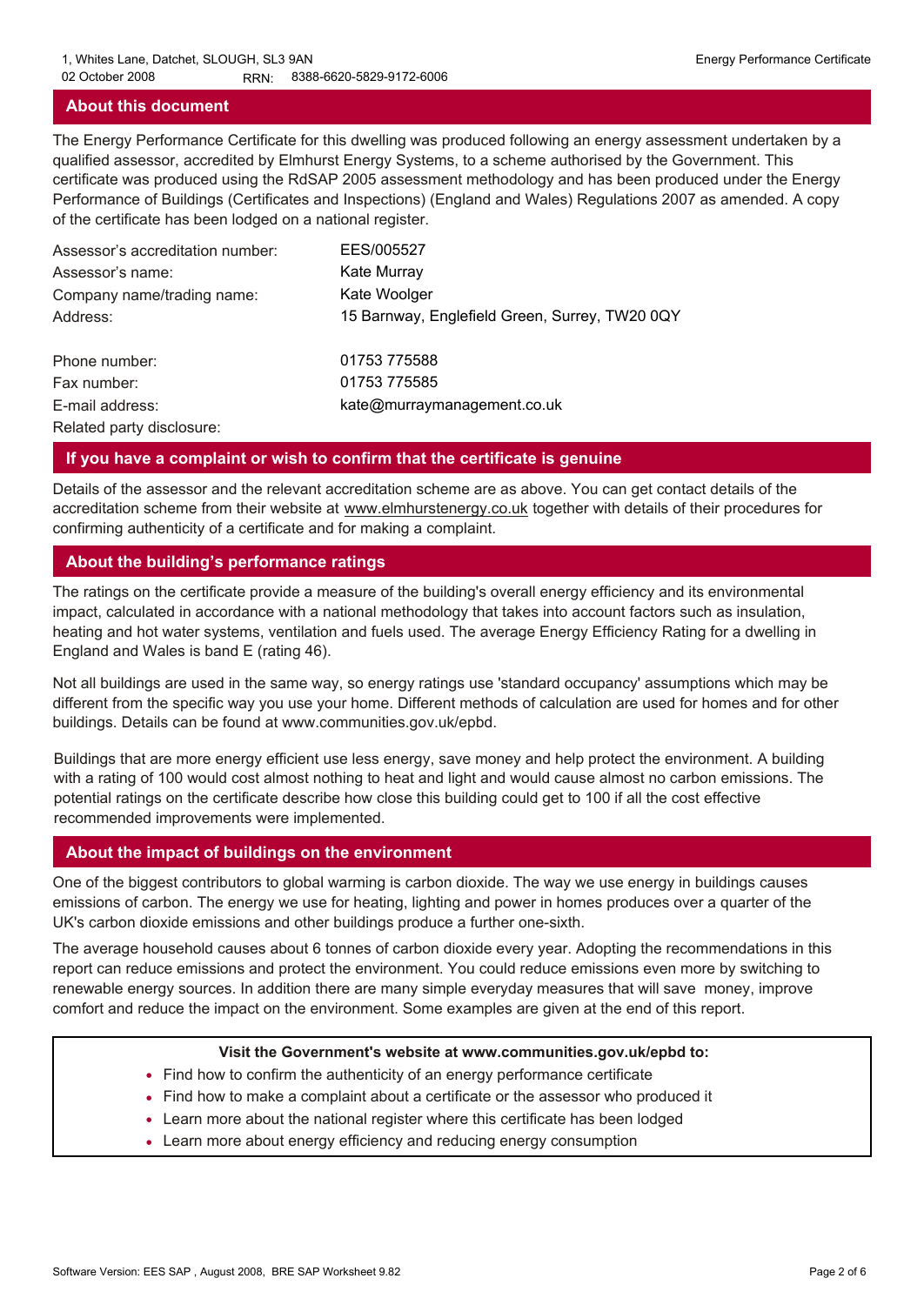## Recommended measures to improve this home's energy performance

1, Whites Lane, Datchet, SLOUGH, SL3 9AN Date of certificate:

Reference number: 8388-6620-5829-9172-6006 02 October 2008

## **Summary of this home's energy performance related features**

The following is an assessment of the key individual elements that have an impact on this home's performance rating. Each element is assessed against the following scale: Very poor / Poor / Average / Good / Very good.

| Elements<br>Description                 |                                                | Current performance      |               |
|-----------------------------------------|------------------------------------------------|--------------------------|---------------|
|                                         |                                                | <b>Energy Efficiency</b> | Environmental |
| Walls                                   | Cavity wall, as built, no insulation (assumed) | Poor                     | Poor          |
| Roof                                    | Roof room(s), limited insulation (assumed)     | Poor                     | Poor          |
| Floor                                   | Solid, no insulation (assumed)                 |                          |               |
| Windows                                 | Partial double glazing                         | Very poor                | Very poor     |
| Main heating                            | Boiler and radiators, mains gas                | Good                     | Very good     |
| Main heating controls                   | Programmer and room thermostat                 | Poor                     | Poor          |
| Secondary heating                       | None                                           |                          |               |
| Hot water                               | From main system                               | Good                     | Very good     |
| Lighting                                | Low energy lighting in 38% of fixed outlets    | Average                  | Average       |
| <b>Current energy efficiency rating</b> |                                                | D 56                     |               |
|                                         | Current environmental impact (CO2) rating      |                          | 'E 50,        |

**Low and zero carbon energy sources**

None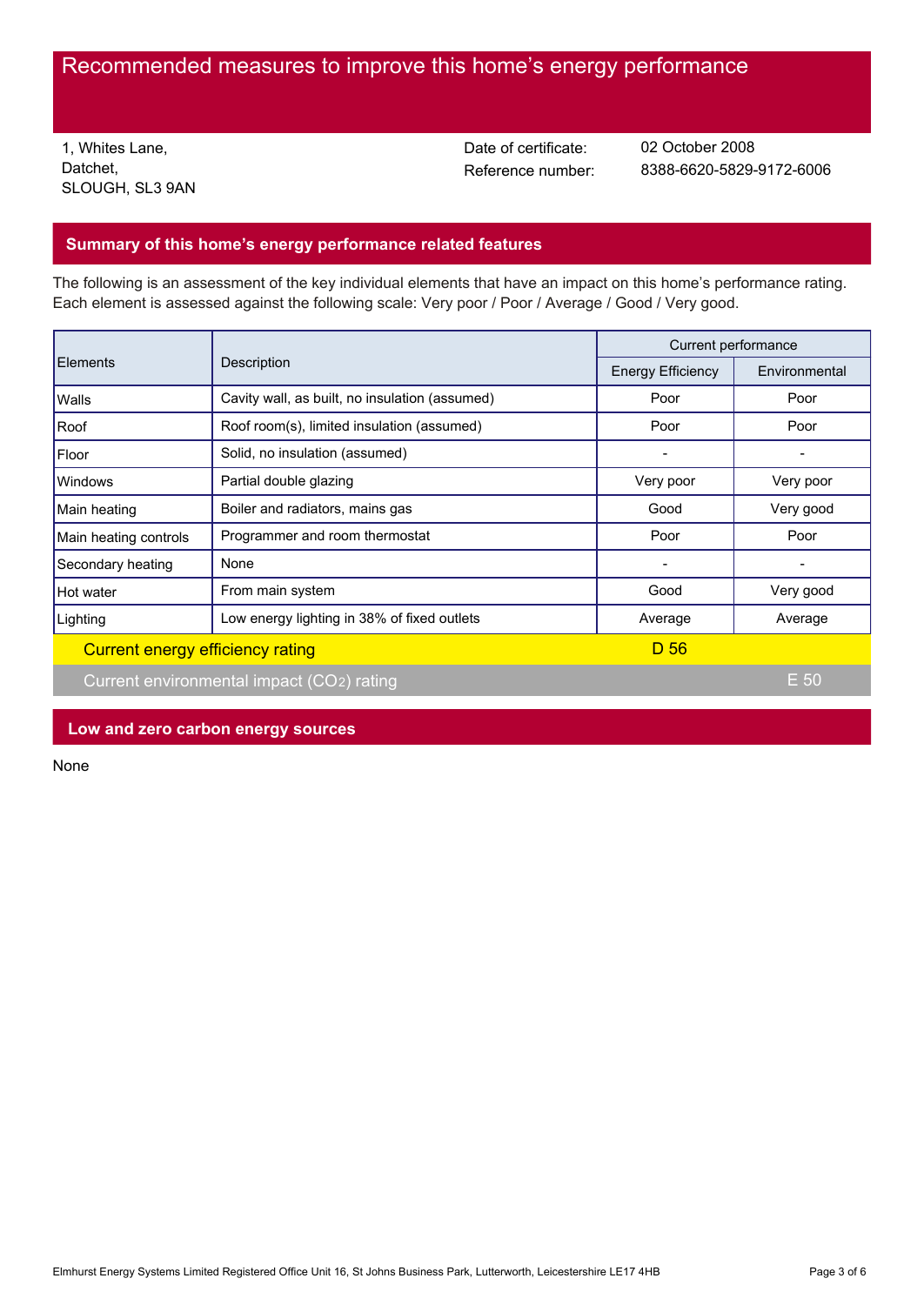## **Recommendations**

The measures below are cost effective. The performance ratings after improvement listed below are cumulative, that is they assume the improvements have been installed in the order that they appear in the table.

|                                             | <b>Typical savings</b> | Performance ratings after improvement |                      |
|---------------------------------------------|------------------------|---------------------------------------|----------------------|
| Lower cost measures (up to £500)            | per year               | Energy efficiency                     | Environmental impact |
| Low energy lighting for all fixed outlets   | £25                    | D 58                                  | E 50                 |
| 2 Upgrade heating controls                  | £18                    | D 59                                  | E 51                 |
| Total                                       | £43                    |                                       |                      |
| Potential energy efficiency rating          |                        | D <sub>59</sub>                       |                      |
| Potential environmental impact (CO2) rating |                        |                                       | E 51                 |

## **Further measures to achieve even higher standards**

The further measures listed below should be considered in addition to those already specified if aiming for the highest possible standards for this home. However you should check the conditions in any covenants, planning conditions, warranties or sale contracts.

| 3 Solar water heating                                           | £20  | D 60            | E 52 |
|-----------------------------------------------------------------|------|-----------------|------|
| Replace single glazed windows with low-E double<br>4<br>glazing | £59  | D <sub>63</sub> | D 56 |
| 5 Solar photovoltaic panels, 2.5 kWp                            | £150 | C <sub>71</sub> | D 64 |
| C 71<br>Enhanced energy efficiency rating                       |      |                 |      |
| Enhanced environmental impact (CO2) rating                      |      |                 | D 64 |

Improvements to the energy efficiency and environmental impact ratings will usually be in step with each other. However, they can sometimes diverge because reduced energy costs are not always accompanied by a reduction in carbon dioxide (CO2) emissions.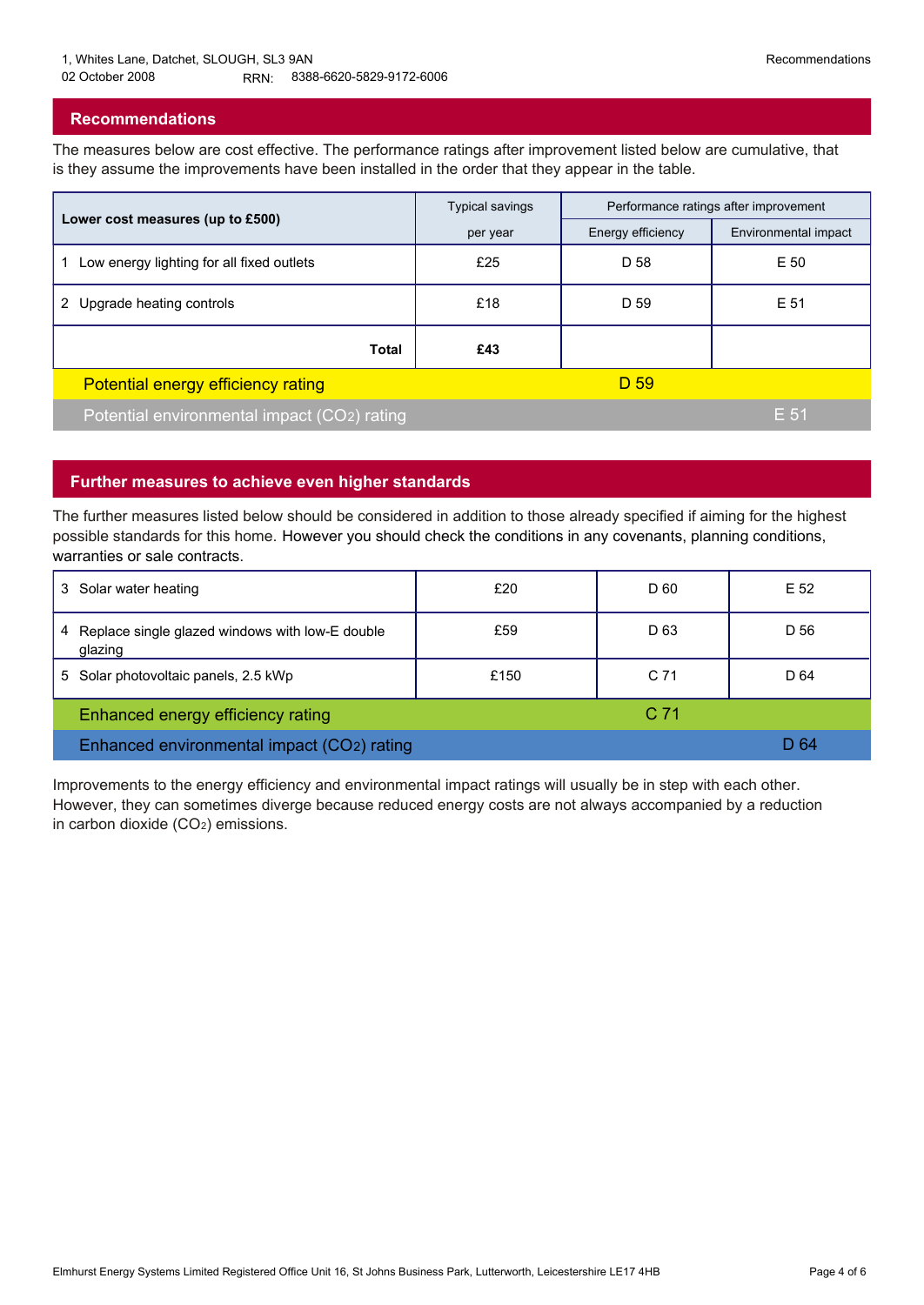## **About the cost effective measures to improve this home's energy ratings**

If you are a tenant, before undertaking any work you should check the terms of your lease and obtain approval from your landlord if the lease either requires it, or makes no express provision for such work.

## **Lower cost measures (typically up to £500 each)**

These measures are relatively inexpensive to install and are worth tackling first. Some of them may be installed as DIY projects. DIY is not always straightforward, and sometimes there are health and safety risks, so take advice before carrying out DIY improvements.

## **1 Low energy lighting**

Replacement of traditional light bulbs with energy saving recommended ones will reduce lighting costs over the lifetime of the bulb, and they last up to 12 times longer than ordinary light bulbs. Also consider selecting low energy light fittings when redecorating; contact the Lighting Association for your nearest stockist of Domestic Energy Efficient Lighting Scheme fittings.

### **2 Heating controls (thermostatic radiator valves)**

Thermostatic radiator valves allow the temperature of each room to be controlled to suit individual needs, adding to comfort and reducing heating bills provided internal doors are kept closed. For example, they can be set to be warmer in the living room and bathroom than in the bedrooms. Ask a competent heating engineer to install thermostatic radiator valves. Thermostatic radiator valves should be fitted to every radiator except the radiator in the same room as the room thermostat. Remember the room thermostat is needed as well as the thermostatic radiator valves, to enable the boiler to switch off when no heat is required.

## **About the further measures to achieve even higher standards**

Further measures that could deliver even higher standards for this home. You should check the conditions in any covenants, planning conditions, warranties or sale contracts before undertaking any of these measures. If you are a tenant, before undertaking any work you should check the terms of your lease and obtain approval from your landlord if the lease either requires it, or makes no express provision for such work.

### **3 Solar water heating**

A solar water heating panel, usually fixed to the roof, uses the sun to pre-heat the hot water supply. This will significantly reduce the demand on the heating system to provide hot water and hence save fuel and money. The Solar Trade Association has up-to-date information on local installers and any grant that may be available.

### **4 Double glazing**

Double glazing is the term given to a system where two panes of glass are made up into a sealed unit. Replacing existing single-glazed windows with double glazing will improve comfort in the home by reducing draughts and cold spots near windows. Double-glazed windows may also reduce noise, improve security and combat problems with condensation. Building Regulations apply to this work, so either use a contractor who is registered with a competent persons schemeą or obtain advice from your local authority building control department.

### **5 Solar photovoltaic (PV) panels**

A solar PV system is one which converts light directly into electricity via panels placed on the roof with no waste and no emissions. This electricity is used throughout the home in the same way as the electricity purchased from an energy supplier. The British Photovoltaic Association has up-to-date information on local installers who are qualified electricians and on any grant that may be available. Planning restrictions may apply in certain neighbourhoods and you should check this with the local authority. Building Regulations apply to this work, so your local authority building control department should be informed, unless the installer is appropriately qualified and registered as such with a competent persons schemeą, and can therefore self-certify the work for Building Regulation compliance.